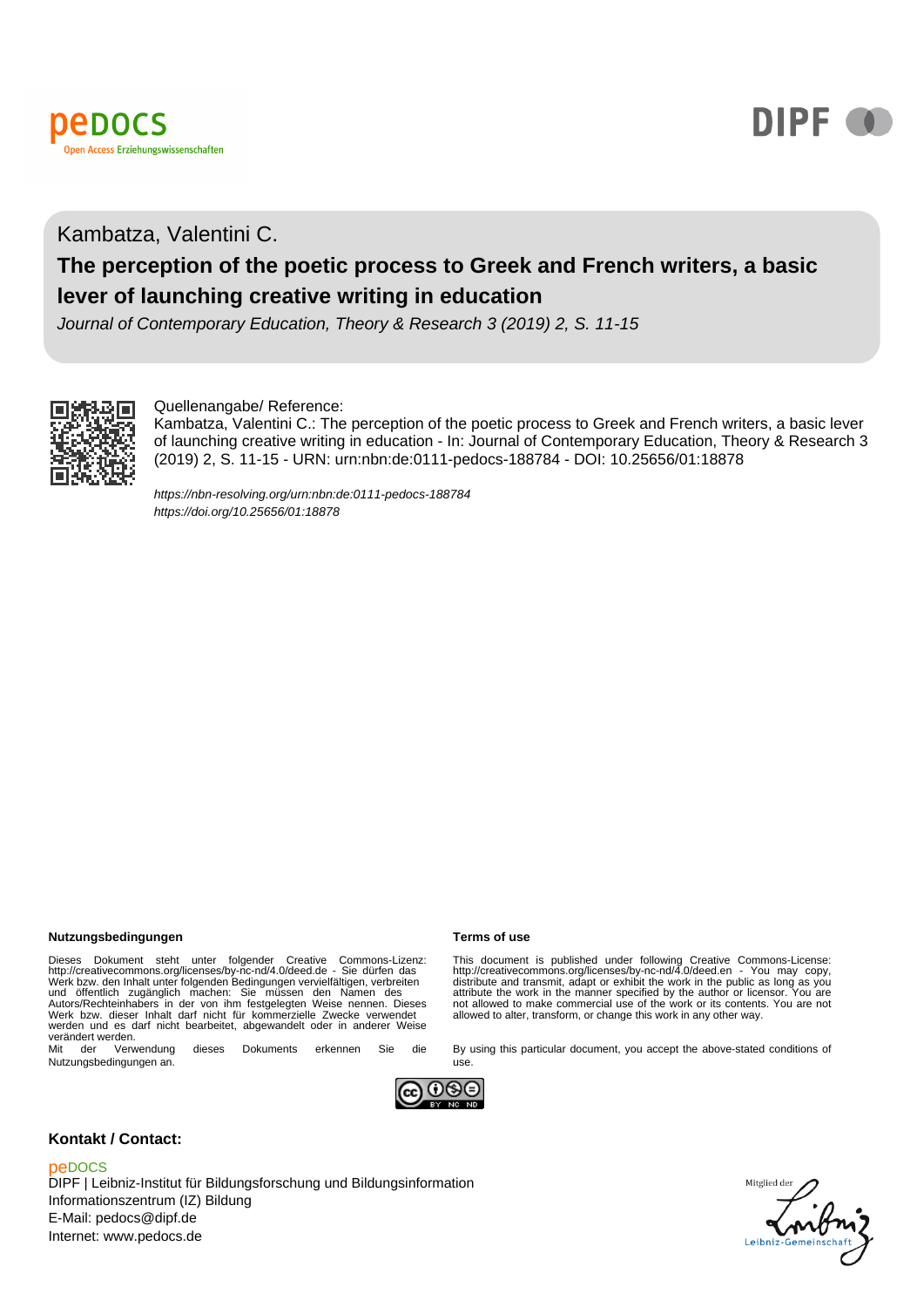# The perception of the poetic process to Greek and French writers, a basic lever of launching creative writing in education

Valentini C. Kambatza

International Hellenic University, Greece

Abstract: "Poetry is the expression of the beautiful, through words elaborately woven with each other", according to the Argentine writer Borges Jorge-Luis. Poetic process, the complicated art of creating poetry becomes perceived in different ways by every author. Thus, for others, it consists a sacramental route where the creator-poet exposes his internal world, his thoughts, his personal experiences, through verses, being in a situation of daydreaming or vision. Certainly, this clearly individual element in poetry is inevitably influenced from external factors, such as the common ideology of the times, the sociopolitical status and the moral perception of society. This emotive experience is especially arduous and suppressive and for the person who tastes it. However, this traumatic experience is simultaneously a curative treatment for the poet. For most poets, writhing poems reflects a situation of liberty, autonomy, promotion of ego and personal feelings, which are suppressed by the conservative look of the society whereas they, finally, find outlet through creation. French Surrealists move towards this spirit, and, generally, creators. For the beginning of this ceremony of poetic action, the boost, the stimulus, the spark that will penetrate the spirit of the poet enabling him to create poetry are necessary. And surely, the conception of many poems takes place during the evolution of a dream, where the poet's spirit is free to express as it wishes itself. A basic resource of inspiration for the majority of poets is the past, pleasant or traumatic, a stone corner of the past, however, and a guide towards the uncertain future. The concept of "Creative Writing" is placed on the same wavelength with the poetic process. In reality, it is integrated into it. All these who adopt and get involved with creative writing, are possessed with the same feelings and worries. The pleasure of creation, the new. The individual expression, the mental amalgamation with the receiver-reader are diffused. Furthermore, the person discovers new, until then, possibilities of himself. In parallel, there is an extroversion in the whole procedure. Positive experience creates the will for further continuation of this attempt. Regarding the cultivation and promotion of the trainees' abilities of creative writing, the role of the teacher is extremely important. The analyses of the texts of respected creators from the teacher function in a helpful way, as well as the perceptions related to writing of the writers themselves. What is more, this is intensified when common points of writers' assembly (Greeks and foreigners) about poetic creation are located. Teachers should present the positive elements of creative writing if they wish to reach its desired result and cultivation. After all this analysis and contact of trainees with the thoughts and way of writing of known writers, the need and desire for an attempt of trying this experience will, gradually, take place. This attempt of trial functions as a basic lever for the launch of creative writing. Besides, "writing is nothing else but a guided dream" (Borges Jorge-Luis). A "dream" that we all of us should live.

Keywords: Poetic Procedure, Creative writing, Education, Educator

### JEL Classification: 120, 121

Biographical note: Valentini Ch. Kampatza is an Associate Professor at the International University of Greece, head of the Department of Library Science, Archive Administration and Systems of Information. ] She studied French Literature, as well as Greek Literature (at the Aristotle University of Thessaloniki. She was discriminated with grants of the Foundation of State Scholarships and prizes. She is a Master holder of French Literature, Field of French Literature (1989) and Doctor of Comparative Literature of the Aristotle University of Thessaloniki (2000), with thesis topic: The influence of French thought to Greek Enlighteners: Literary and Lingual approach. She taught Greek and French Literature and Language (to Greek and foreign students) for 35 continuous years, at the State and Private

© 2019 Authors. Published by International Hellenic University ISSN: 2654-0274. UDC: 658.8+338.48+339.1+640(05) http://doi.org/10.5281/zenodo.3635029 Published online: 24 October 2019 www.jcetr.gr

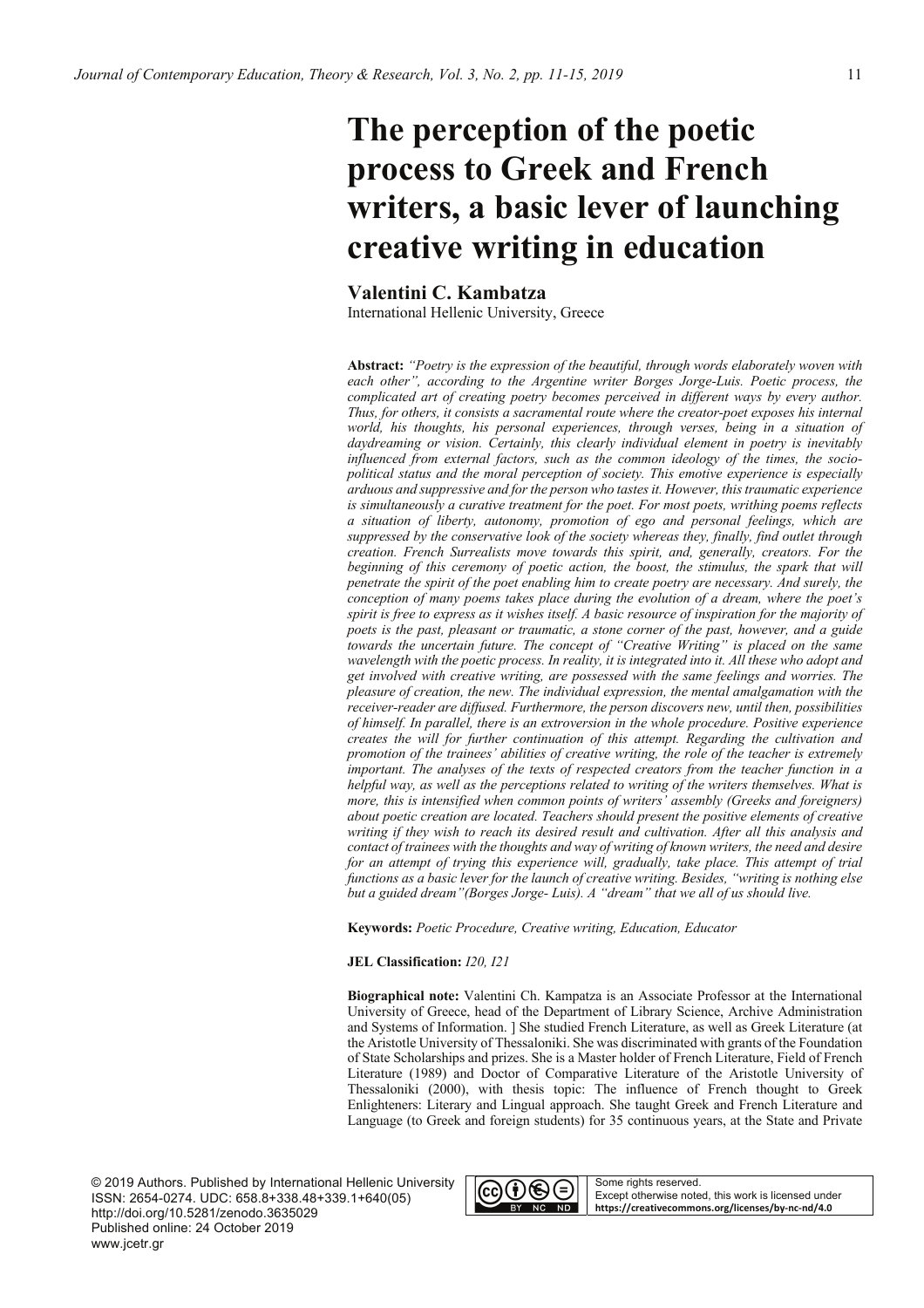sector. Her interests include Fields of Literature, Language, Civilization, Learning procedure and Education.

### **1 INTRODUCTION**

"Poetry is the expression of the beautiful, through words elaborately woven with each other", according to the Argenntine author Borges Jorge-Luis. Consequently, the poet depicts the beautiful, combining harmonically and impressively the words that compose a poem. This elaboration surely demands some special abilities.

Literature, as a historical phenomenon (since it expresses the climate of its era and often differentiates from it), directly connects with reality itself, the society and the time period during which it takes place and evolves. It exercises an intervening role, taking into consideration that it forms the structure of the society and, at the same time, it becomes crucial auspice of civilization. Literature is the common place of contact and constructive dialogue of the writer with his/her audience, culturally expressing the latter. Through speech, the former reproduces everyday life, coloring it, though, with strokes of personal feelings, experiences, ideology. In a literary text, readers recognize elements of their character, similar experiences and relative feelings, as it happens with the idol of a transparent mirror.

### **2 POETIC PROCESS AND SOCIETY**

Poetic process, and more generally writing, is a complicated process, which becomes perceived in different ways by every author. Thus, for others it consists a sacramental route where the creator-poet exposes his internal world, his thoughts, his personal experiences, through verses, being in a situation of daydreaming or vision; in a convention of latent hypnosis, which suggests the associated bridge between reality and the imaginary. Certainly, this clearly individual element is inevitably influenced from external factors, as well, which intervene indirectly but in a dominant and definitive way. It is about the common ideology of the times, the socio-political status and the moral perception of society.

This emotive experience of poetic creation is particularly arduous and depressing for the person who tastes it. This happens because the poet experiences a series of negative feelings, until he manages to exceed the mire and discover the way out. However, the traumatic experience is combined simultaneous with a curative treatment for himself. The apocalypse-exposition of his internal world, the concerns that agonize his thoughts, his non-conformist ideas that have impact on the basic, steady principles of his conservativeconventional society of his times, all these come into light and, in continuation, comes the desired redemption, the catharsis for the writer. For the poet K. P. Kavafis, the diffused negative feeling in his poetry, is softened to a great degree from his satisfaction and the outstanding glitter which is offered by the magic birth of poetry.

For most poets, the writing of poems suggests a situation of absolute freedom, promotion of ego and personal feelings,

that get depressed from the conservative look of society; therefore, through creation they are liberated and finally discover an outlet. French Surrealists poets move towards this spirit and, in general, Surrealists creators who combine apparently discrepant things and finally attribute reality and their whole internal wealth. Besides, the movement of Surrealism or Hyperrealism (from the words «sur» = up and «réalisme» = realism) is a movement that developed in the beginning at the area of literature, but gradually expanded to artistic and political life (France, beginning of the 20th century). It is mostly a mental automatism through which oral, written or artistic expression of thought is attempted, away from close limitations of logic and independently from every moral or aesthetic (artificial) care.

More especially, French Surrealists were based on associated procedure (following the thoughts and theoretical approach of Sigmund Freud regarding the psycho-analysis of a person), with the main resource of inspiration the dream where the coexistence of the real and imaginary-unreal harmonic. There, where human thought is not trapped in infertile norms of conventional modern western society. With the "Manifest of Surrealism" (1924), the movement becomes τpurely literary, having as protagonists the theoretical οf the stream and manager of Literature, Αndré Bréton, Louis Aragon, Paul Eluard (: pseudonym of Eugène Grindel), Réné Crevel and others. More particularly, for the poet Paul Eluard, the poetical action is a continuous race that aims at the conquest of freedom and the protection of human rights that were undermined, at that time, from conservative and fascist regimes all over the planet. Away from metaphysical concerns and quests, Eluard (like André Bréton) focuses on Humans and claims for the connection of every form of art, that will manage to lead to personal happiness Barron & Watson, 2007). Besides, poetry is not a crystallized, stereotype exposition of the feelings of its creator, but an intelligent lingual game, which is inspired by reality and the blossomed imagination of the poet.

In order to activate this ritual of poetic action, this sacramental ceremony, the necessary elements are the boost, the stimulus, this spark that will penetrates the spirit of the poet enabling him to finally create poetry (Lyons & Branston, 2006). This insect, this annoying fly constantly tortured with its unexpected presence the modern prose writer from Thessaloniki Nikos Bakolas and called him to create his work.

For the poet K.P.Kavafis coming from Alexandria, Poetry has a divine and imposing presence, being especially inaccessible even to its own creator, who is in minor position in relation to it and experiences silently and with the demanded awe the upset atmosphere of this sacramental ceremony. The poet himself as the basic protagonist of the poem "The first stair", wears the facade of Theocritus (a renowned bucolic poet of the 3rd century B.C., with origin the town of Syracuse και answers, being aware of it, to an upcoming poet of the times (Evmenis, probably a pseudo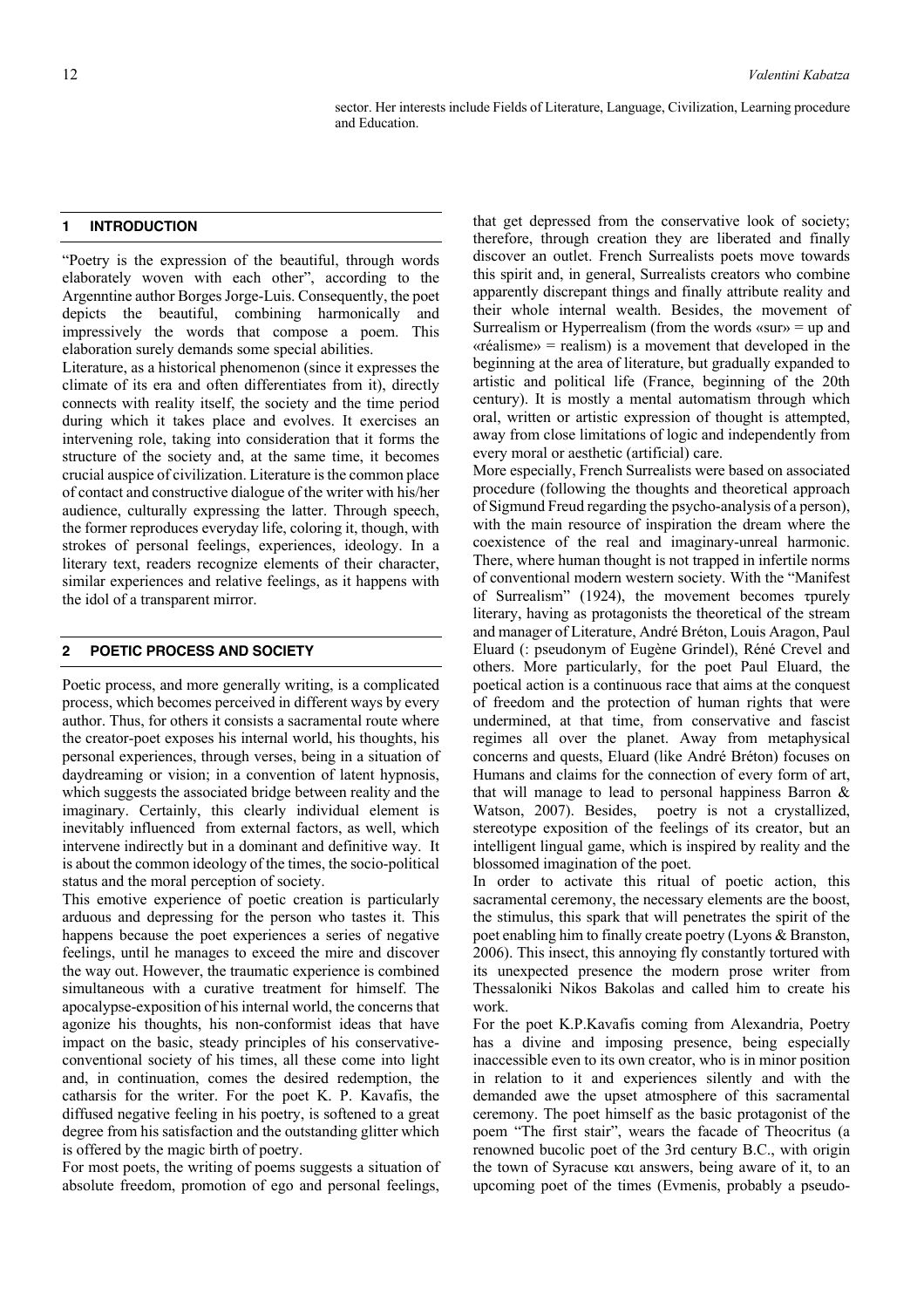historical person): "[Evmenis: ]"[…] Alas, it's high I see/very high the staircase of Poetry/and from this stair/the first one I stand upon/I will never ascend the miserable/Theocritus said: "[…] To step on this stair/you must have the right to be/citizen to the ideas in the city" (K.P.Kavafis, Poetic Collected Works (1990), unit: The Poems (1897-1933), poem entitled: First Step (1899), page 26. Poetry, as a result, is placed on a higher point where it is extremely difficult for anyone to approach. It is about a sphere dominated by the spirit of justice and the absolute rejection of hypocrisy. The accession of the poet to the last "step" totally differentiates him from other people. Aptitude in poetry is in fact a divine charisma that is offered only to few people.

For the poet and prose writer coming from Thessaloniki, Tolis Nikiphorou, the poetiv procedure is a continuous quest and investigation of the unknown the unsaid, the fountain of human existence. The process that is followed, between the transmitter and receiver-poet, is a two-way communication, with the possibility of continuous feedback. It is a route towards the "miracle", taking into consideration that words are fertilized by the magic dip pen of the creator on the "white paper" and acquire hypostasis, giving out a sense of magic, an overwhelming smell, bright colors, awe. And of course, when the final target of the discovery of hidden secrets related to the existence of human beings is not achieved, Nikiphorou turns his readers towards a more realistic choice; towards an attempt of change of everyday life, putting emphasis on the authentic values of life. Truth, honesty, love, passion, appreciation of small pleasures, moments of happiness, against fluidity and futility of short, in time, earthly life.

For another poet of Thessaloniki, Nikos-Alexis Aslanoglou, poetry is a night wandering in desert and melancholic streets of the city and a constant race for an improved and authentic life, exempted from the leads of hypocrisy.

The poet and painter of Athens, Giannis D. Stephanakis, observes with agony and wonders about the fact that "hard the words and stiff/and how can you sculpt them/and make them painting/and how heavenly hymn/and how can they talk on the paper/they remain alone on the eggshell/a knot on the bitter almond/they ask to come into light/but I insist/ I seek for pain/to cure things I want/everyday to erite/ I steal light from the sun/ and I live unseen/I draw shadows/For viewers I struggle thoughts", (Stephanakis, 2019; Gkougkoulitsas, 2017). Poetical collection entitled "The world of things", poem "Hard the words and stiff". The poetic procedure is ,thus, a difficult process towards the apocalypse, towards the light, towards the extinction of human pain, that is caused by cruel routine The words, that will later compose the verses of Giannis Stephanakis stubbornly choose their loneliness; until the stage of their transmutation into verses or into the image of an artistic painting, they remain remote, inaccessible, well-protected in their personal space. It relies on the special abilities of the creator to reveal them, to liberate them, to remake them, transfusing to them a role absolutely useful for the readers. Surprisingly, the words, simultaneously desire to make their appearance into light. The only regard of the poet-artist remains the recording of everyday life and of human pain trapped in a conventionalsuppressing reality. By adopting the role of the

psychoanalyst, with the contribution of his verses, the poet attempts to allay somehow the emotionally charged atmosphere.

Generally, the poetic procedure, as a clearly sacramental ceremony, functions in a leading way towards every familiar poet. The word is converted into a bright bat that leads the poet to the road of creation apocalypse. Experiences, the poet's memories, that remain stored in his mind, become basic subscribers for this action.

The time framework, during which this sacramental ceremony takes place, is usually the night, where the poet, is inspired and creates without obstacles, remote from everyday life problems. And of course, the conception of many poems takes place during the evolution of a dream, where the spirit of the poet is free to be expressed as it desires. Crucial resource of the inspiration of many poets is the past, pleasant or traumatic but yet a cornerstone of the past and guide for the uncertain and controversial. A lot of times, the relationship of the creator with the verse is especially competitive. The verses are not freely liberated, but demand particular concentration, devotion of time, submission and respect from him. The haughty goddess of Poetry chooses by herself the time of her appearance to the poet and diverges with her will and initiative, again, leaving to the latter feelings of deep disappointment. In this case, the creator is found to be in minor position regarding the words that will constitute his poem. And, surely, a poem is never judged as absolutely perfect and completely correct, so that the poet allows it to see the light of publicity. This is the case of the Alexandrian K.P.Kavafis, whose many poems were leftunfinished, whereas others were abjured (due to changes of situations and attitude life from his side). Some of his poems, finally, were never published and exposed for reading to his audience. Thus, the phenomenon of inertia is often, when there is not the firelighter that will cause the verses.

Surely, this apocryphal-dreaming reality that is depicted through poetry, which is inspired by life (and partly, it reproduces it either exactly or less satisfactorily), might be different from life and suggest a different option of the things, more tempting, more harmonized to human needs. Needs that were depressed by the applied standards and the rules of the present conventional western society. The modern man has moved away, by far, from his real nature, from the archetype of a person with solidarity and empathy before others, who respects their personality. On the contrary, the modern man has imprudently adopted an artificial part, completely compatible with the demands of modern conformist time.

Every time period, catalytically, aims at people of spirit. Depending on their ideology and attitude of life, some of them choose to be differentiated from the stereotypes of society and fight for a better socio-political structure , while others take the part the conventional impositions and cooperate with their work. Thus, in the second case, they contribute to the consolidation of the artificial situation of things.

### **3 CREATIVE WRITING AND EDUCATION**

The concept of "Creative Writing" is placed on the same wavelength with the poetic procedure. In reality, it is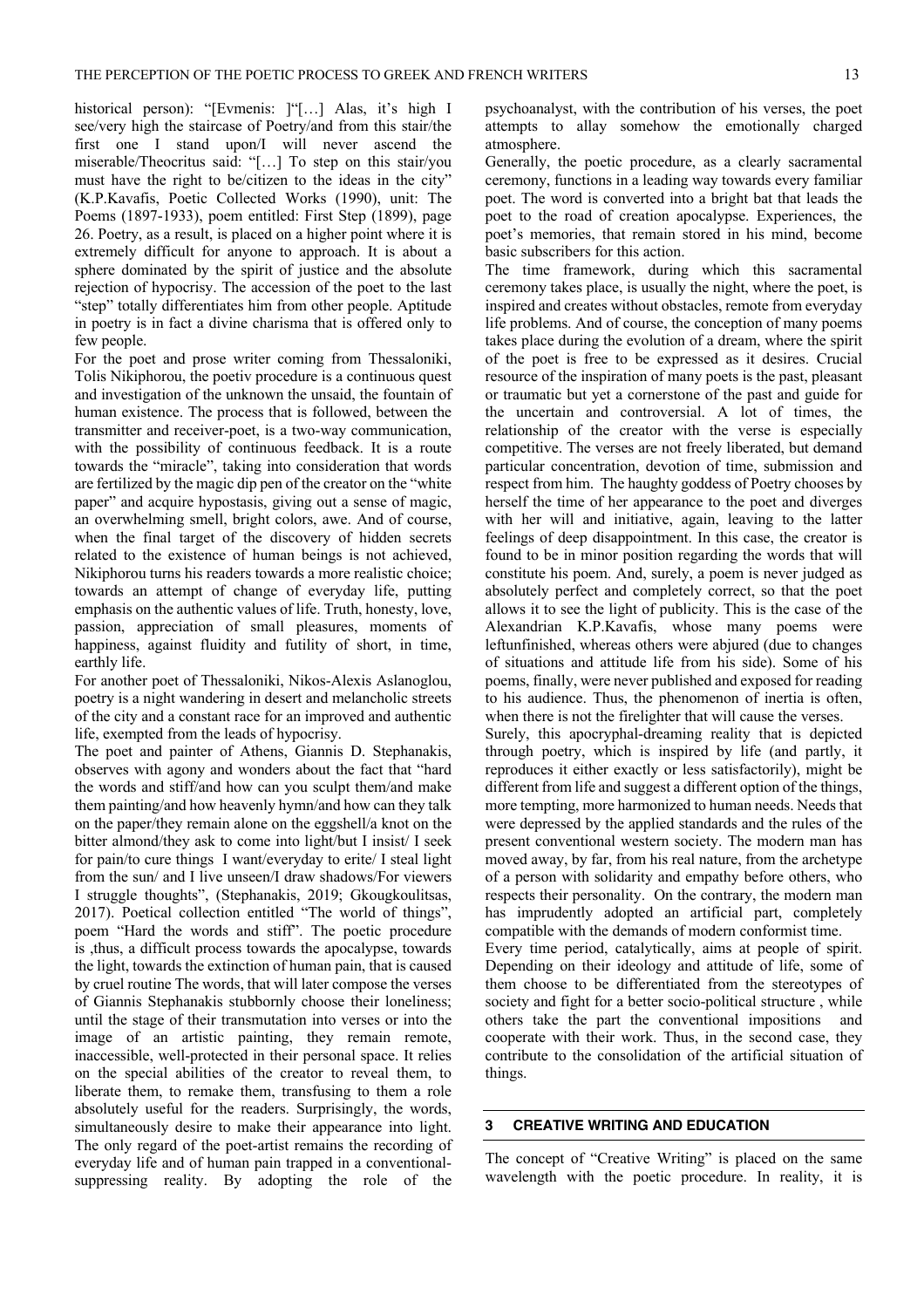integrated into it. All these who adopt it, and get involved with it, are possessed by the same feelings and worries. The pleasure of creation, the new, the individual expression and the mental connection with the receiver-reader are diffused. Furthermore, the person discovers unknown, till then, possibilities of his self. In parallel, there is extroversion during the whole procedure. The positive experience creates the will for further continuation of this attempt and for cultivation of production possibilities of a literary text.

All novels, short stories, poems, and theatrical plays, which have a real literary interest, are included in Creative Writing. The followers of creative writing dispose lyricism and poetry and according to the author Paschalia Travlou, the term "lover of writing" would fit for such a creator, independently from his amateur or professional identity, or even his inexperience. This is because, each person who attempts to create a text of literary arrogation, is possessed by eroticism, a magic for writing, for the creation of accessible work and, at the same time, exposed to the reading audience.

This writing procedure is characterized from subjectivity, considering that the writer accords the world with the form of words. With something tangible and understood by the reader, according to his perception, employing, in his personal way, words and ideas, unrefined or general until then. Exactly, this invasive energy transfuses the character of creatve writing, under the meaning of renaissance and recreation of reality, according to individual criteria, mainly. For the internationally respected and translated a lot Greek author Vassilis Vassilikos, creative writing is usually selftaught, as an action of experimentation and "montage of a text" technique of the aspiring creator. It demands special efforts creative writing to be born, for something notable to arise. Creative writing depicts the internality of the subject, that cordially desires to externalize and open a dialogue with the readers, who will locate common elements with themselves.

In this procedure of remaking words and ideas, the aspiring creator owes to adopt appropriate writing handling in order to attribute external reality clearly and vividly, whereas, towards the ideas, the analysis that will follow should be especially clear and understandable from the wide reading audience.

Whatever refers to the cultivation and promotion of the trainees' abilities regarding creative writing, the role of the teacher is extremely important. Analyses of poems, short stories, novels, theatrical plays of respected writers (Greeks and foreigners) by the teacher act in a helpful way, as well as the writers' perceptions regarding the poetic and writing procedure. What is more, this is intensified when the texts are located in common points of assembly among writers and their writing creation. In order teachers to reach the desired result of the appearance and cultivation of their trainees' creative writing, they should present its positive points:

Creative writing is presented as a godsend for those who adopt it.

It contributes to the improvement of human character and to his relations with others.

It donates the feeling of absolute freedom and the offer to the audience, through autonomous creation.

It forms a canal of communication with others.

It develops the spirit of producing the new, the refreshed.

It improves the reading abilities of the students, through experiential understanding of the taught literary texts

It constitutes a real outlet from our everyday life.

It is a pleasant experimentation with art and an intelligent game with words and ideas.

During the teaching of creative writing, use of experiential methods of teaching, for the cultivation of the writer's personal skills, is absolutely necessary. This is because, in this way, the benefits of this procedure are clearly promoted. Differently, any practical difficulty will put into danger the process and will prevent the students from this effort. Besides, the talent, since it is not inherent which is very strange, might get cultivated (Christou, 1999). This is proved by the fact that many respected writers have traversed a lot of difficult stages so that they can reach the stage of writing maturity, at last.

In parallel, the use of Internet during creative writing teaching, with promotions of relative authentic interviews with writers or with texts that will be analyzed, is absolutely indicated for the projection of magic and for the basic reasons of its cultivation. There are, also, some virtual-internet communities of writers of creative writing (which should be carefully selected by the teacher), where the original text (which is submitted by a writer, usually experienced) is deposited on a site and readers-users and aspiring writers are called to fill it in, giving to it any turn-evolution they wish (Christou & Nella, 2010). Finally, the text might totally change and receive a completely different plot from the one the initiatory writer had in mind. Here, exactly, the magic of creative writing is found which offers the pleasance of creation and contributes to the cultivation of social relationships among users-writers.

Furthermore, the invitation of respected writers that are occupied with creative writing, professionally or as in an amateur way could strengthen the appeal of students for the production of literary texts, on the one hand, and instill the germ of writing to people who had not thought, until then, that they could express themselves and communicate with other people through creative writing, on the other hand.

After all this analysis of selected literary works from teachers and the contact of students with the thoughts and ways of writing of known writers, the need and desire for cultivation or an attempt of trying this experience will be gradually created. In the end, this process will function as the basic lever of launching creative writing. Besides, "writing is nothing else but a guided dream" (Borges Jorge-Luis). A "dream" that deserves to live it, to taste it so that we can change the pointless reality or, even, try to improve it appreciably.

### **REFERENCES**

Αποστολίδου, Βενετία (2012). Ερευνητικό πρόγραμμα στο πλαίσιο ΕΣΠΑ. Η Λογοτεχνία στα νέα περιβάλλοντα των ΤΠΕ: Κυβερνολογοτεχνία και e-books, Ψηφιακές Κοινότητες Αναγνωστών, Δημιουργική Γραφή και Αφήγηση στον Ψηφιακό κόσμο. Θεσσαλονίκη: Κέντρο Ελληνικής Γλώσσας  $(Y\Pi E\Pi\Theta)$ .